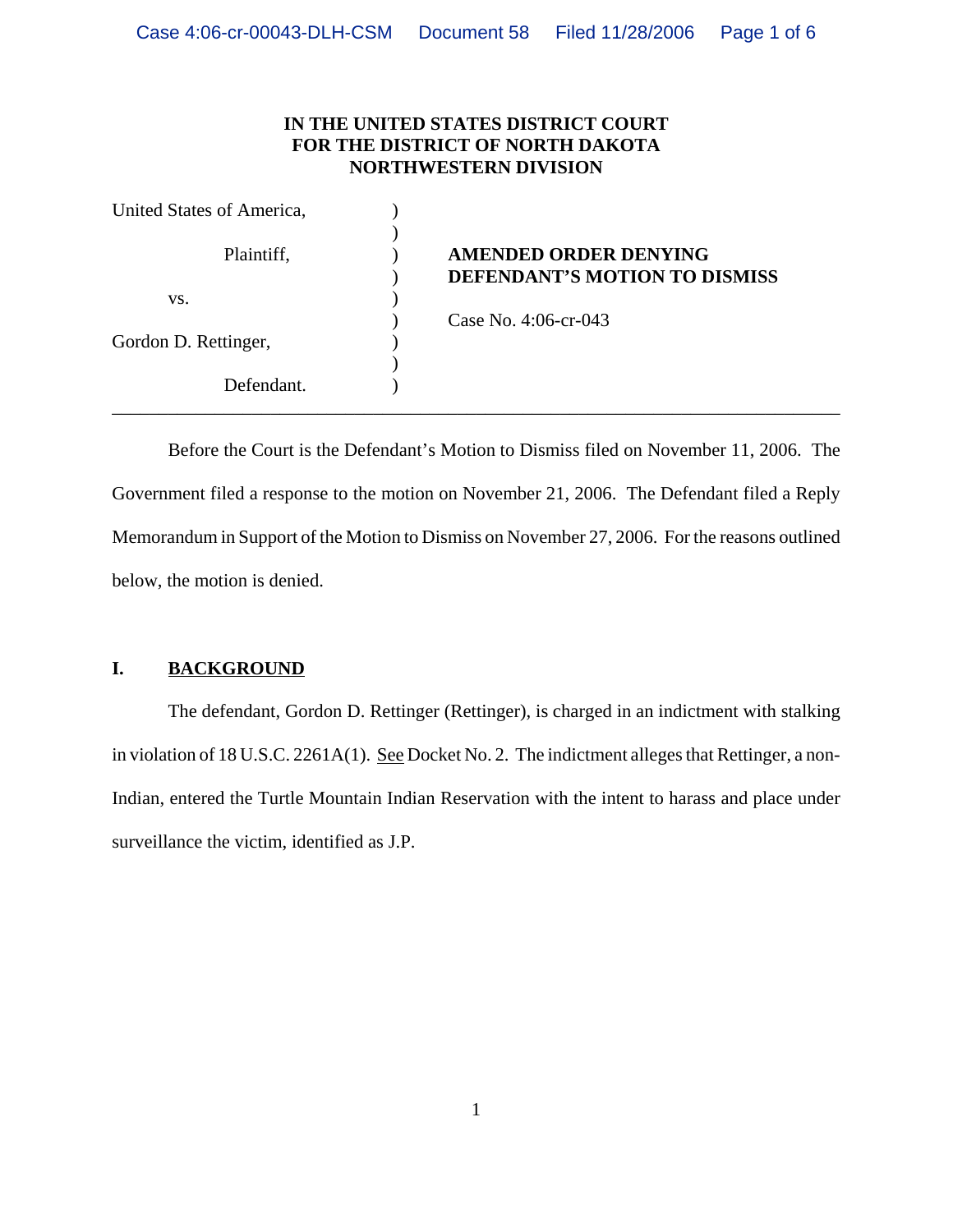### **II. LEGAL DISCUSSION**

Rettinger contends that the Government lacks jurisdiction because 18 U.S.C. § 2261A(1) is unconstitutionally overbroad and the statute also interferes with state sovereignty by divesting North Dakota of jurisdiction.

#### **A. THE OVERBREADTH DOCTRINE**

Rettinger contends that 18 U.S.C. § 2261A is overbroad because its terms apply to actions performed by a non-Indian against a non-Indian in Indian country, over which the State of North Dakota has exclusive jurisdiction. The overbreadth doctrine has developed in response to challenges that a criminal statute unconstitutionally infringes on an individual's First Amendment free speech rights. The United States Supreme Court "ha[s] not recognized an "overbreadth" doctrine outside the limited context of the First Amendment." United States v. Salerno, 481 U.S. 739, 745 (1987). The Supreme Court has provided that "particularly where conduct [under the First Amendment] and not merely speech is involved, we believe that the overbreadth of a statute must not only be real, but substantial as well, judged in relation to the statute's plainly legitimate sweep." Broadrick v. Oklahoma, 413 U.S. 601, 615-16 (1973).

In United States v. Bowker, 372 F.3d 365, 378 (6th Cir. 2004), the Sixth Circuit rejected an overbreadth challenge to 18 U.S.C. § 2261A and stated that the court "fail[ed] to see how a law that prohibits interstate travel with the intent to kill, injure, harass or intimidate has a substantial sweep of constitutionally protected conduct." The court in Bowker reasoned that "[m]ost, if not all, of these laws' legal applications are to conduct that is not protected by the First Amendment." United States v. Bowker, 372 F.3d 365, 378 (6th Cir. 2004) (remanded on other grounds).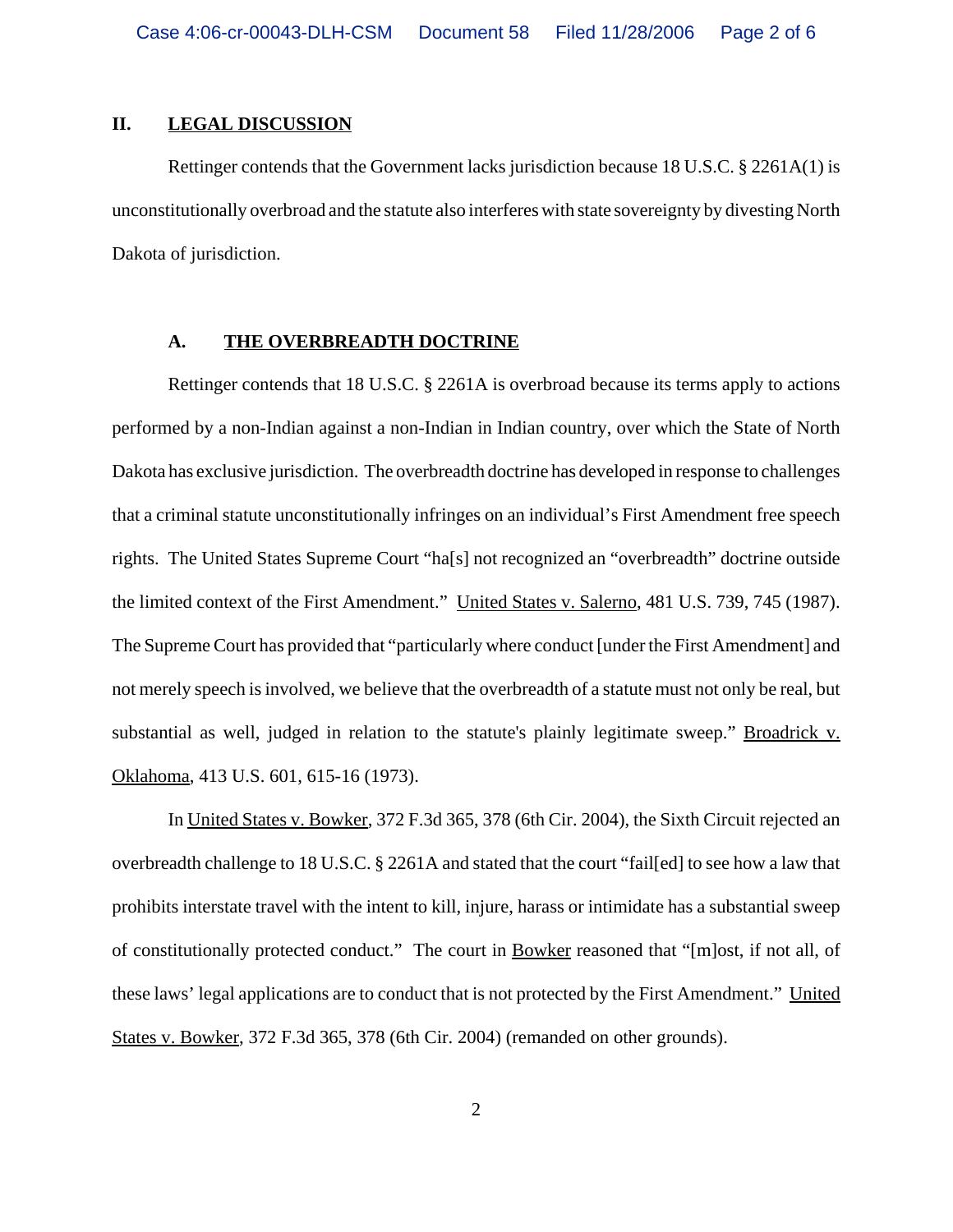The Court has carefully reviewed the Defendant's Motion to Dismiss and the Defendant's Reply Memorandum in Support of the Motion to Dismiss. Rettinger has neither cited to nor proposed any application of 18 U.S.C. § 2261A that involves speech or other conduct protected by the First Amendment. It is clear that 18 U.S.C. § 2261A does not have a chilling effect on free speech. To support his argument, Rettinger instead analyzes the General Crimes Act, 18 U.S.C. § 1152, and the Major Crimes Act, 18 U.S.C. § 1153. However, neither of these acts are applicable because federal jurisdiction under 18 U.S.C. § 2261A is premised solely on the Commerce Clause.

18 U.S.C. § 2261A was enacted as part of the Violence Against Women Act of 1994. The Eighth Circuit, along with several other circuit courts, has upheld provisions of the Violence Against Women Act as constitutional under a Commerce Clause challenge. See United States v. Wright, 128 F.3d 1274 (8th Cir. 1997) (holding 18 U.S.C. § 2262(a) constitutional); United States v. Lankford, 196 F.3d 563 (5th Cir. 1999) (holding 18 U.S.C. § 2261(a)(1) constitutional under Congress's Commerce Clause power); United States v. Al-Zubaidy, 283 F.3d 804 (6th Cir. 2002) (holding 18 U.S.C. § 2261A constitutional under Congress's Commerce Clause power). The Eighth Circuit noted that the United States Supreme Court has repeatedly said that crossing state lines is interstate commerce regardless of whether any commercial activity is involved. United States v. Wright, 128 F.3d 1274, 1275 (8th Cir. 1997).

It is clear that 18 U.S.C. § 2261A does not criminalize speech. Section 2261A criminalizes conduct when one "travels in interstate or foreign commerce . . . or enters or leaves Indian country." 18 U.S.C. 2261A(1). Rettinger entered and left the Turtle Mountain Indian Reservation and has failed to identify any activity protected by the First Amendment. The Court finds that Rettinger has wholly failed to demonstrate that 18 U.S.C. 2261A is substantially overbroad.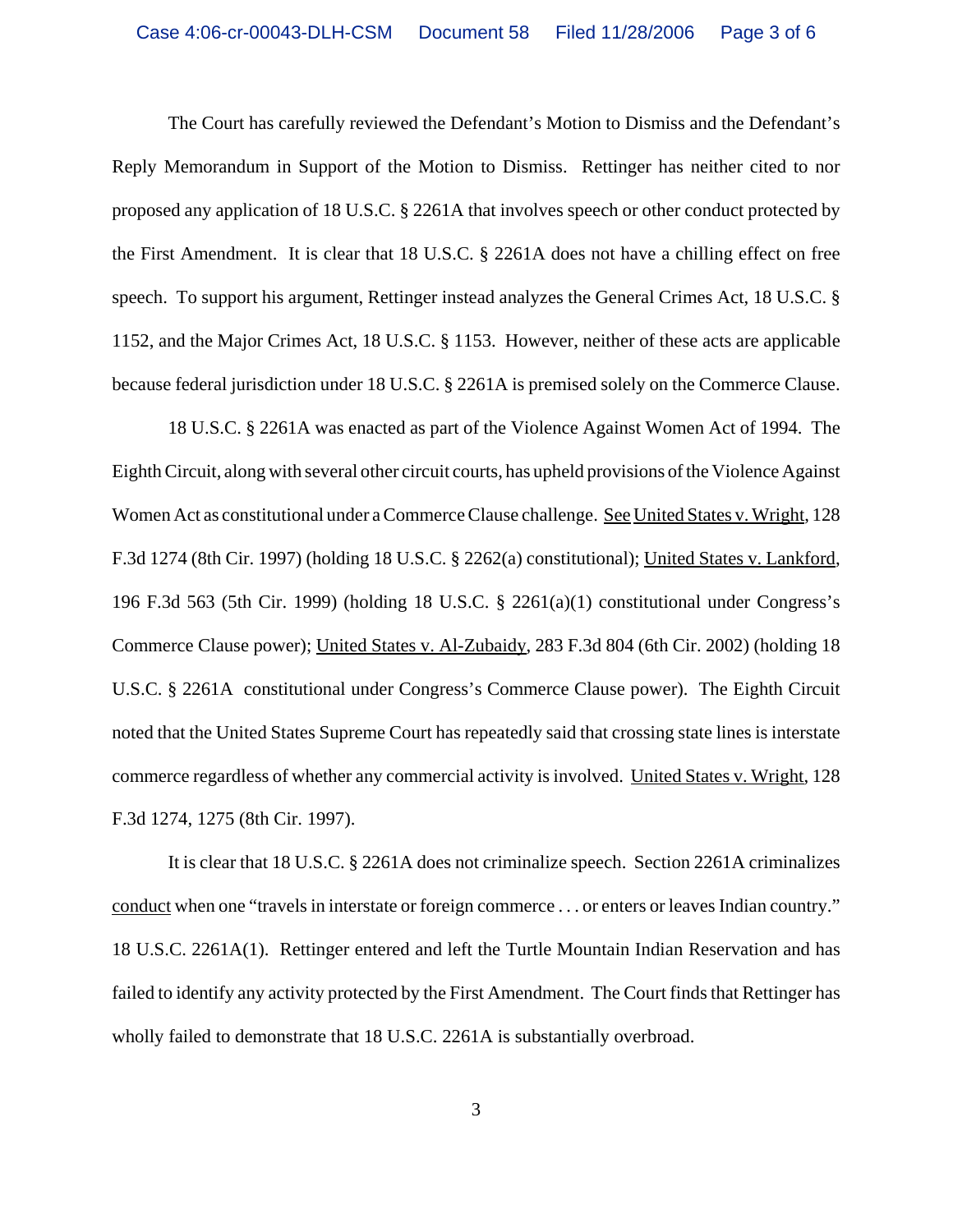#### **B. TENTH AMENDMENT**

Rettinger also contends that 18 U.S.C. § 2261A is invalid because it interferes with state sovereignty by divesting a state judicial system of jurisdiction. The Tenth Amendment reserves to the states all powers not vested by the Constitution in the federal sovereign. See Printz v. United States, 521 U.S. 898, 899-900 (1997). It is well-settled that if Congress properly acts pursuant to one of its enumerated powers, its work product does not offend the Tenth Amendment. See Gregory v. Ashcroft, 501 U.S. 452, 460 (1991).

The Sixth Circuit has analyzed Congress's authority to enact 18 U.S.C. § 2261A under the provisions of the Commerce Clause of Article I, Section 8, Clause 3 of the United States Constitution. United States v. Al-Zubaidy, 283 F.3d 804, 810-12 (6th Cir. 2002). In Al-Zubaidy, the Sixth Circuit upheld the constitutionality of 18 U.S.C. § 2261A, and this Court finds the reasoning and the holding in Al-Zubaidy to be persuasive. The Eighth Circuit, in an unpublished opinion, has rejected a Commerce Clause constitutional challenge to 18 U.S.C. § 2261A. United States v. Vollmer, No. 00-1093, 2001 WL 21234, \*1 (8th Cir. 2001) (unpublished). The Eighth Circuit has also rejected a Tenth Amendment challenge to 18 U.S.C. § 2261(a)(1), a similar provision of the Violence Against Women Act of 1994.<sup>1</sup> United States v. Wright, 128 F.3d 1274 (8th Cir. 1997). In United States v. Wright, 128 F.3d 1274 (8th Cir. 1997), the court rejected the

<sup>&</sup>lt;sup>1</sup> 18 U.S.C. § 2261(a)(1) governs interstate domestic violence and has almost identical jurisdictional provisions as 18 U.S.C. 2261A. 18 U.S.C. § 2261(a)(1) provides:

<sup>(</sup>a) Offenses.--

<sup>(1)</sup> Travel or conduct of offender.--A person who travels in interstate or foreign commerce or enters or leaves Indian country or within the special maritime and territorial jurisdiction of the United States with the intent to kill, injure, harass, or intimidate a spouse, intimate partner, or dating partner, and who, in the course of or as a result of such travel, commits or attempts to commit a crime of violence against that spouse or intimate partner, shall be punished as provided in subsection (b).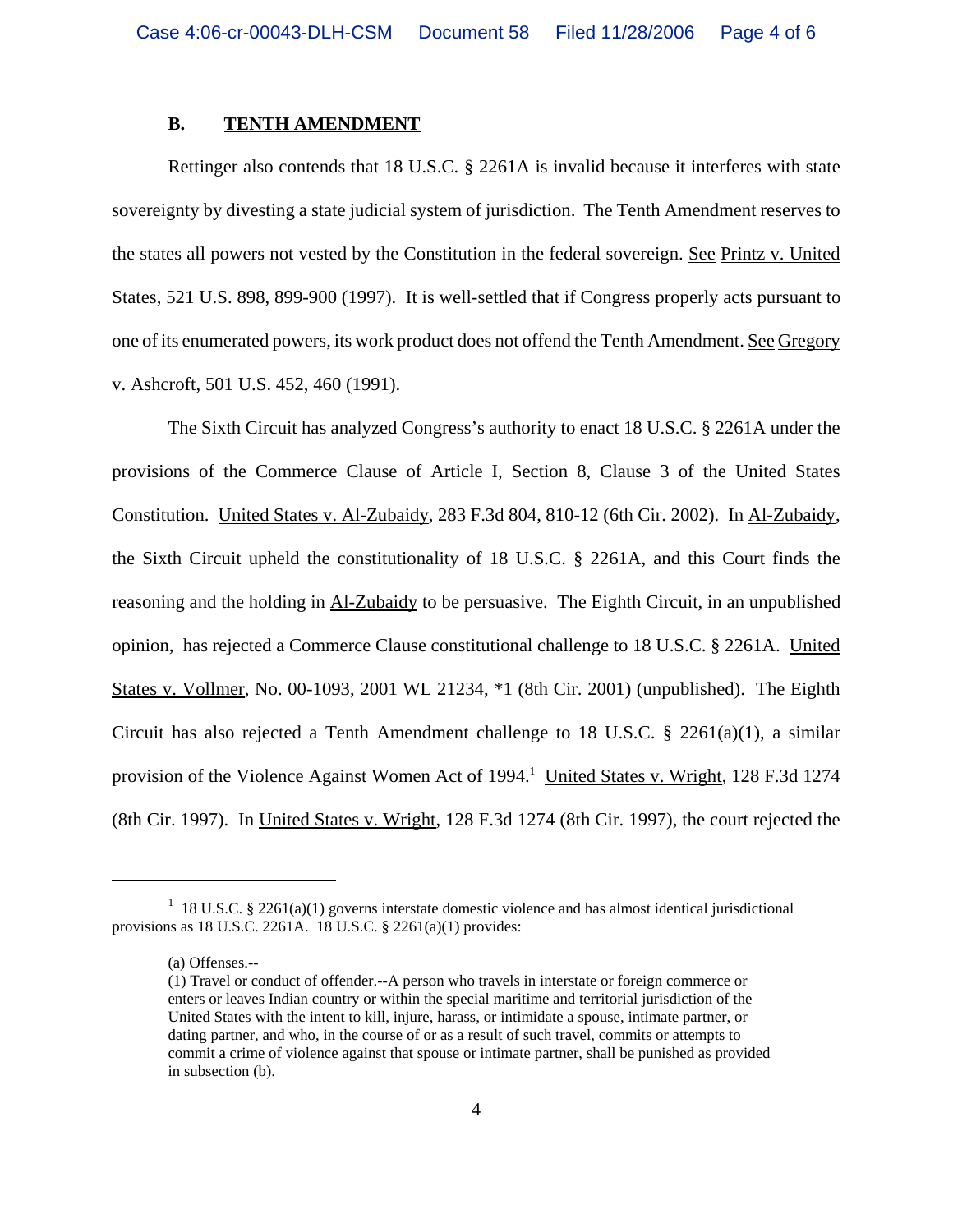defendant's Commerce Clause challenge to 18 U.S.C. § 2261(a)(1) and provided that "the Tenth Amendment expressly disclaims any reservation of that power to the States."

This statute does not affect what the state of North Dakota can or cannot do. The defendant's jurisdictional analysis is irrelevant because the statute in question (18 U.S.C. § 2261A) does not require that the criminal offense occur in Indian country. If the criminal offense did occur in Indian country, the state of North Dakota would not have jurisdiction to prosecute an offense committed by a non-Indian against one who is an Indian in Indian country. Only the United States would have jurisdiction to prosecute such an offense. See Williams v. United States, 327 U.S. 711, 714 (1946) (laws and courts of the United States, rather than those of Arizona, have jurisdiction over offenses committed by one who is not an Indian against one who is an Indian).

Rettinger also argues that the statute should be invalidated since it could apply to conduct committed by a non-Indian against a non-Indian in Indian country. That is incorrect. If the conduct was wholly within Indian country, and the actor did not "travel in interstate or foreign commerce... or enter or leave Indian country," the United States would not have jurisdiction under the statute because the jurisdictional element would be lacking.

Finally, Rettinger contends that the statute somehow divests the State of its jurisdiction to prosecute an offense. Again, the statute has no effect on the State's jurisdiction. The State retains the authority to prosecute when the appropriate circumstances are present. Under the dual sovereignty doctrine, the federal government and the State can bring successive prosecutions for offenses arising from the same criminal conduct. See Heath v. Alabama, 474 U.S. 82, 88 (1985) (under dual sovereignty doctrine, federal government and states are separate sovereigns and each has the power to determine what shall be an offense against its authority and to punish such